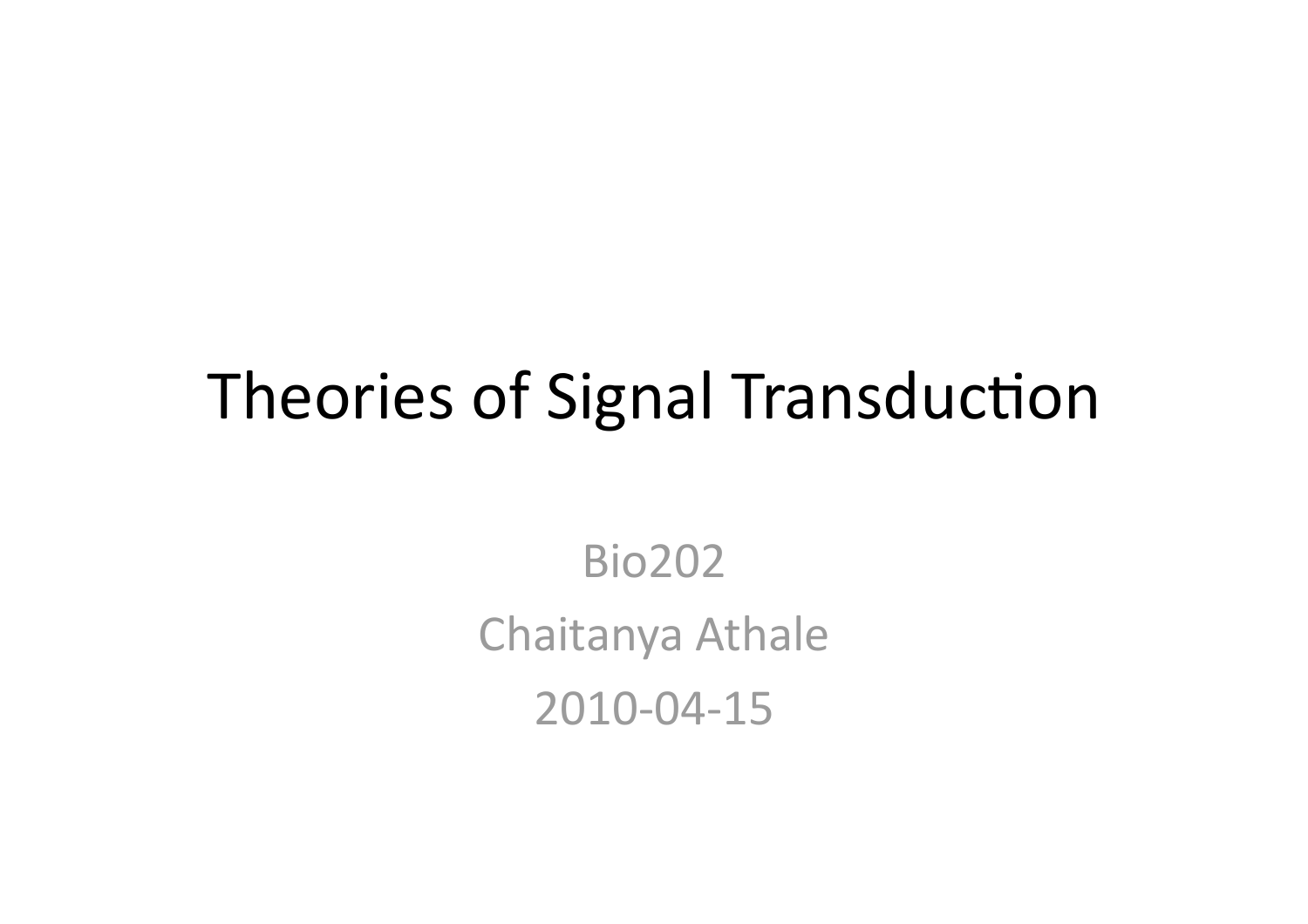### Previous Lecture

Simple growth models Logistic map and transition to chaos Self organization Pattern formation Turing patterns

E. coli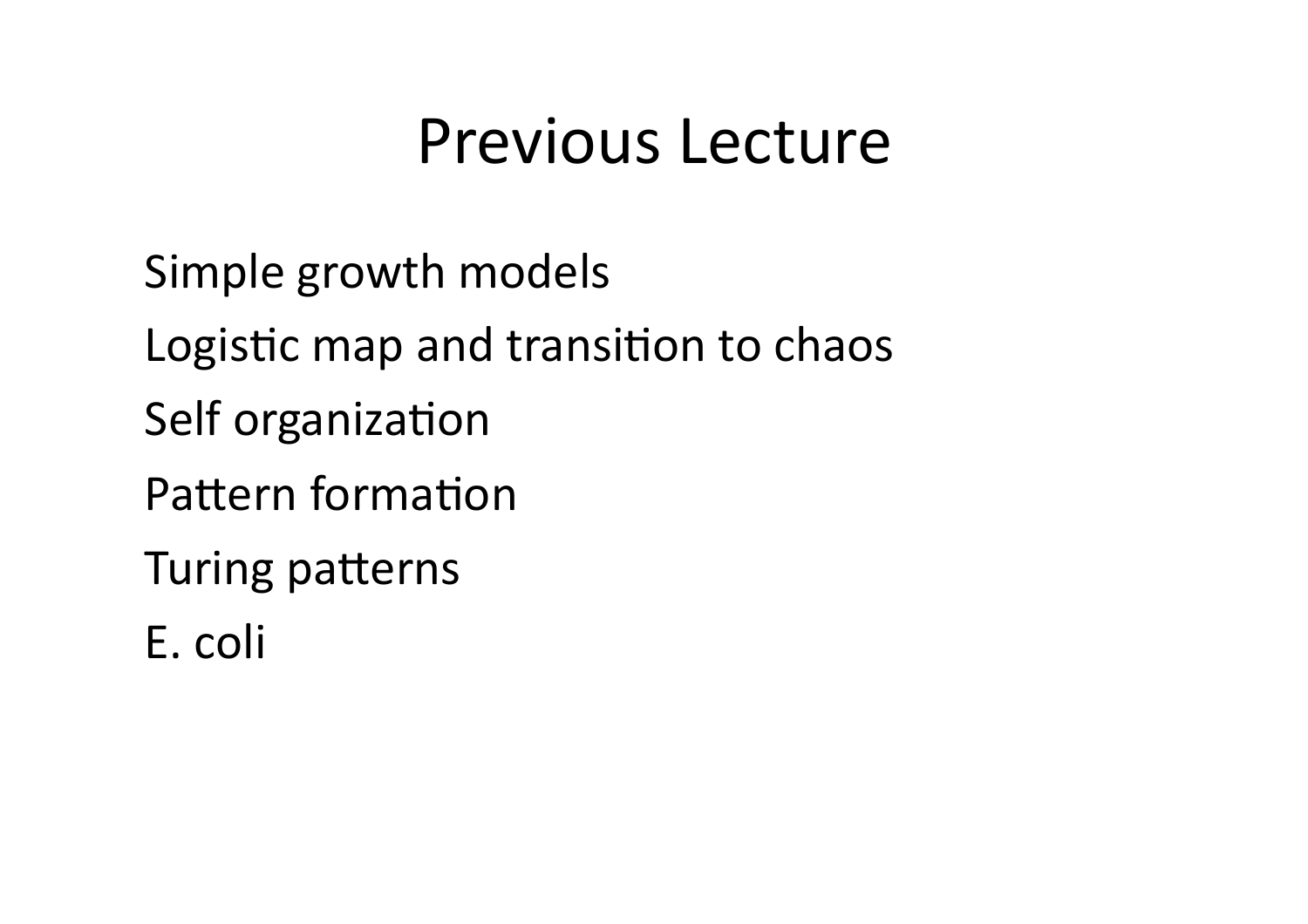### Signal Transduction



ecocyc.org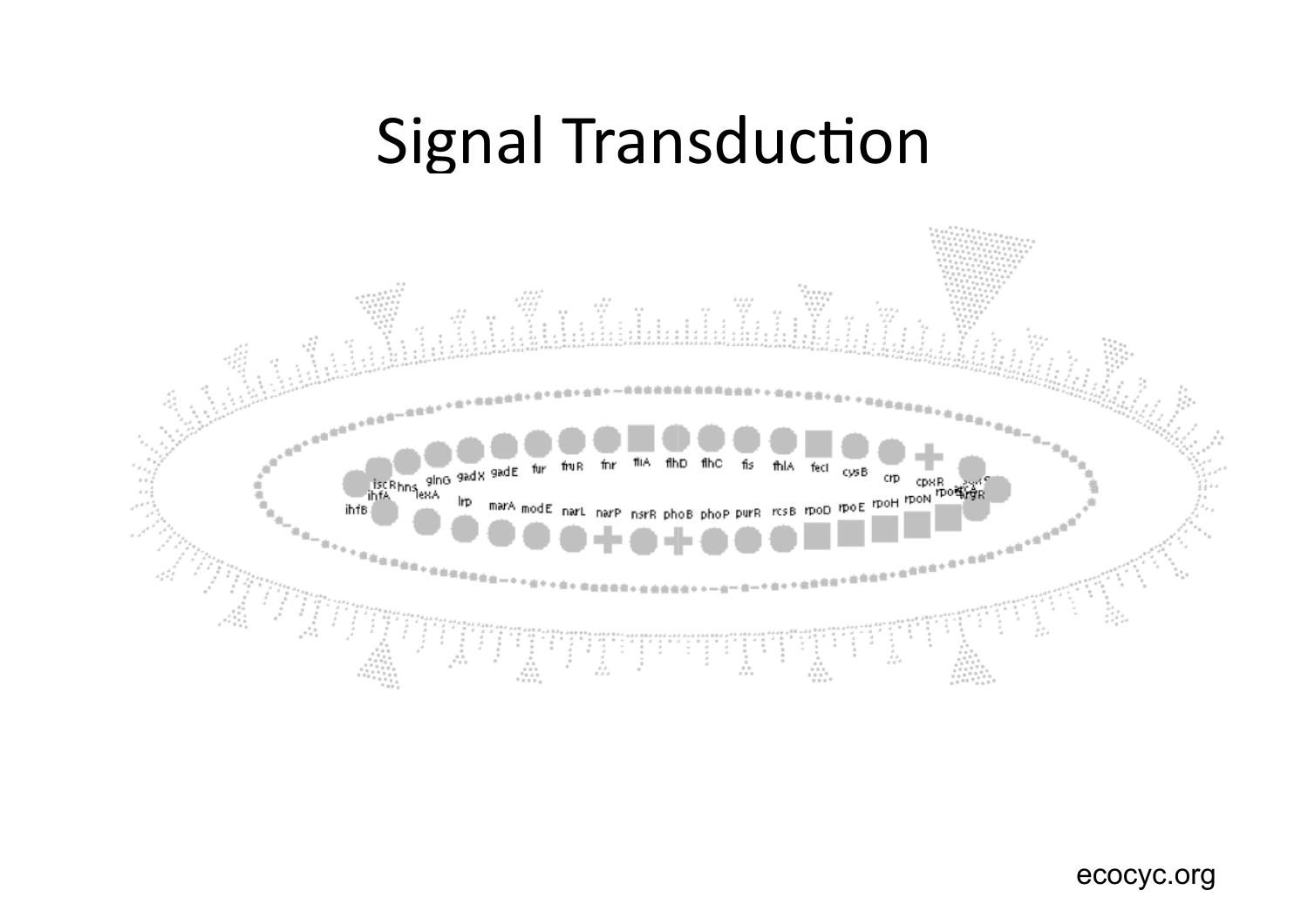# Typical Constraints to Signal Transduction

| Property                                 | E. coli                               | Yeast (S. cerevisae)                   | Mammalian<br>(human fibroblast)        |
|------------------------------------------|---------------------------------------|----------------------------------------|----------------------------------------|
| Cell volume                              | $\approx$ 1 µm <sup>3</sup>           | $\sim$ 10 <sup>3</sup> µm <sup>3</sup> | $\sim$ 10 <sup>4</sup> µm <sup>3</sup> |
| Proteins/cell                            | $10^{6}$                              | 10 <sup>9</sup>                        | $10^{10}$                              |
| Diffusion time of<br>protein across cell | ~0.1 s (D=10 $\mu$ m <sup>2</sup> /s) | $^{\sim}10 s$                          | $^{\sim}100 s$                         |
| Time to transcribe a<br>gene             | 1 min                                 | 1 min                                  | 30 min (incl. mRNA<br>processing)      |
| Time to translate a<br>protein           | $\approx$ 2 min                       | $\approx$ 2 min                        | $\sim$ 30 min (incl.<br>mRNA export)   |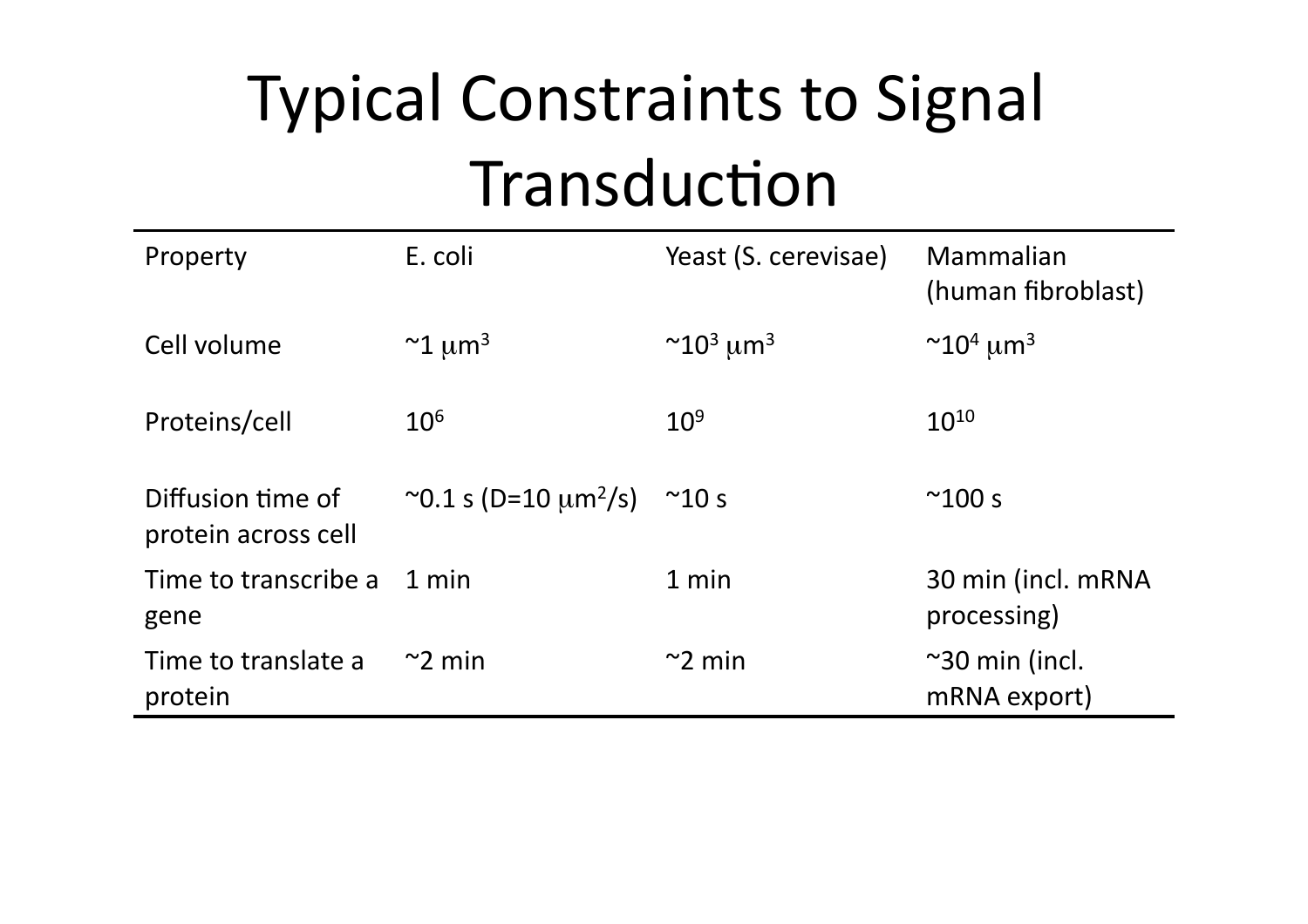

Complexity of Signal Transduction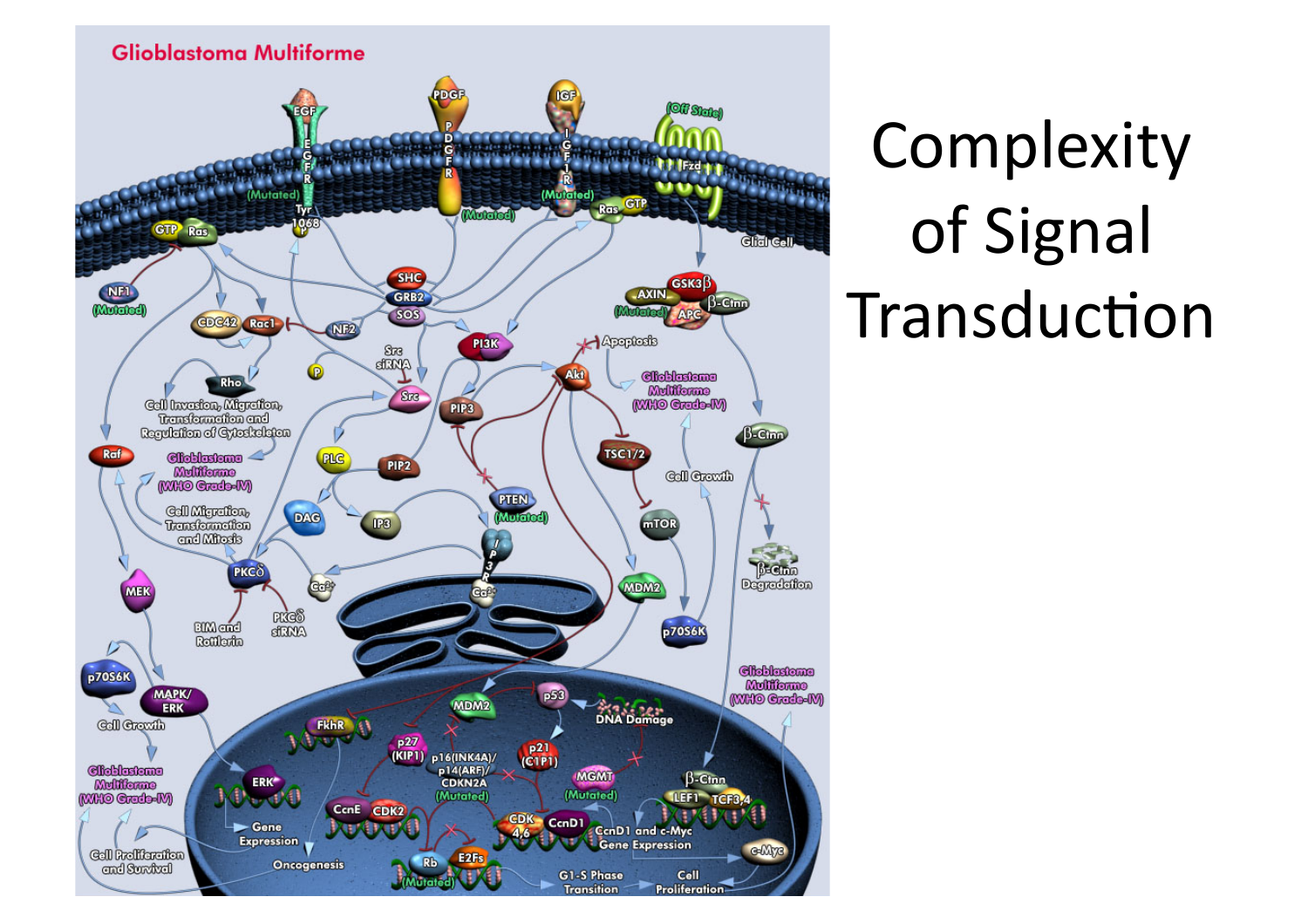# Signalling in a Multicellular context

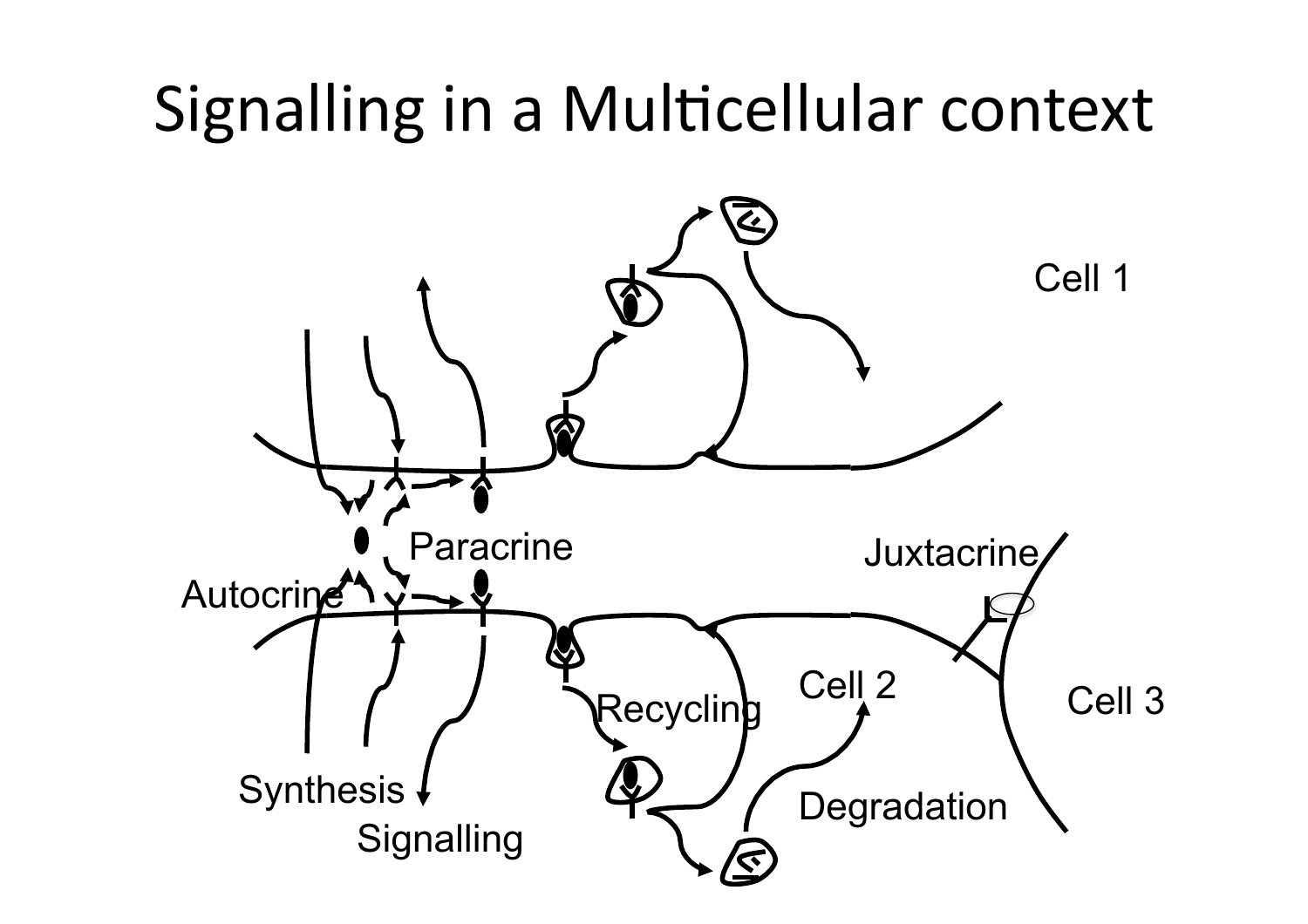# Types of Signalling Networks

- Transcriptional networks
	- Sensory networks
	- Developmental
- Protein networks
	- $-$ Interaction
	- $-$  Phosphorylation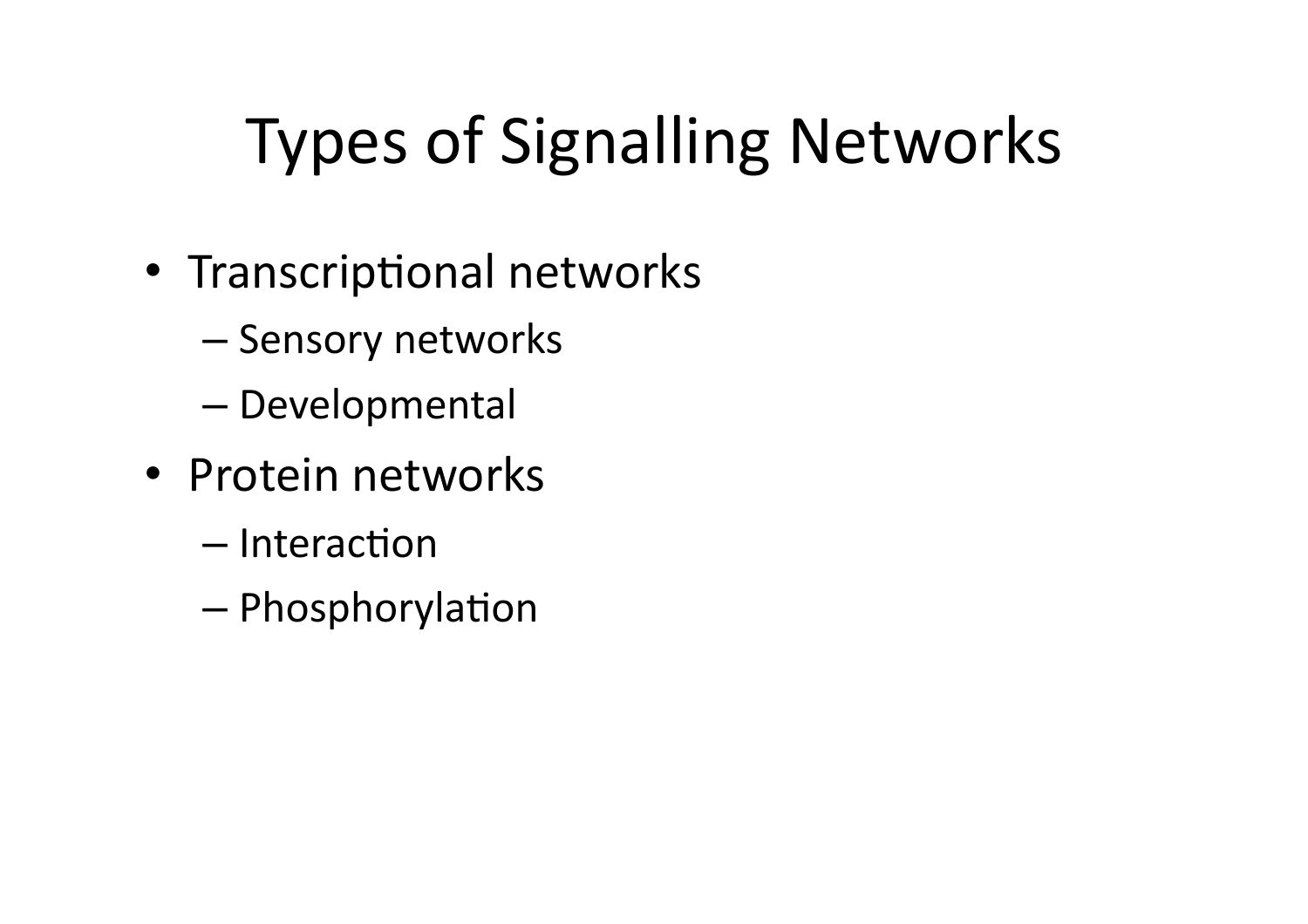### Transcription Networks



RNAp Promoter Gene RNA Protein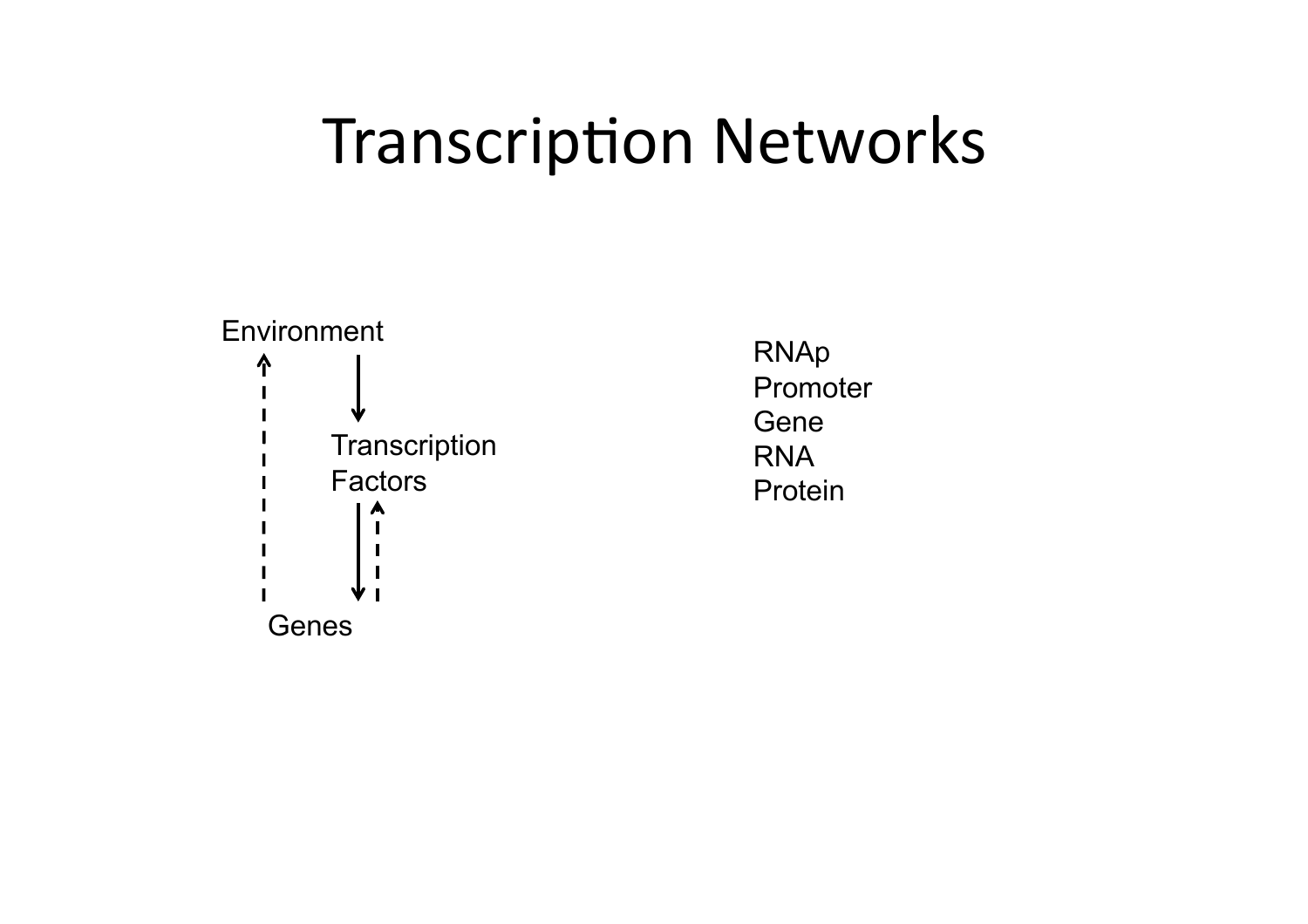## Regulation of Gene Transcription

Activators  $X \longrightarrow Y$ 

Repressors  $X \longrightarrow Y$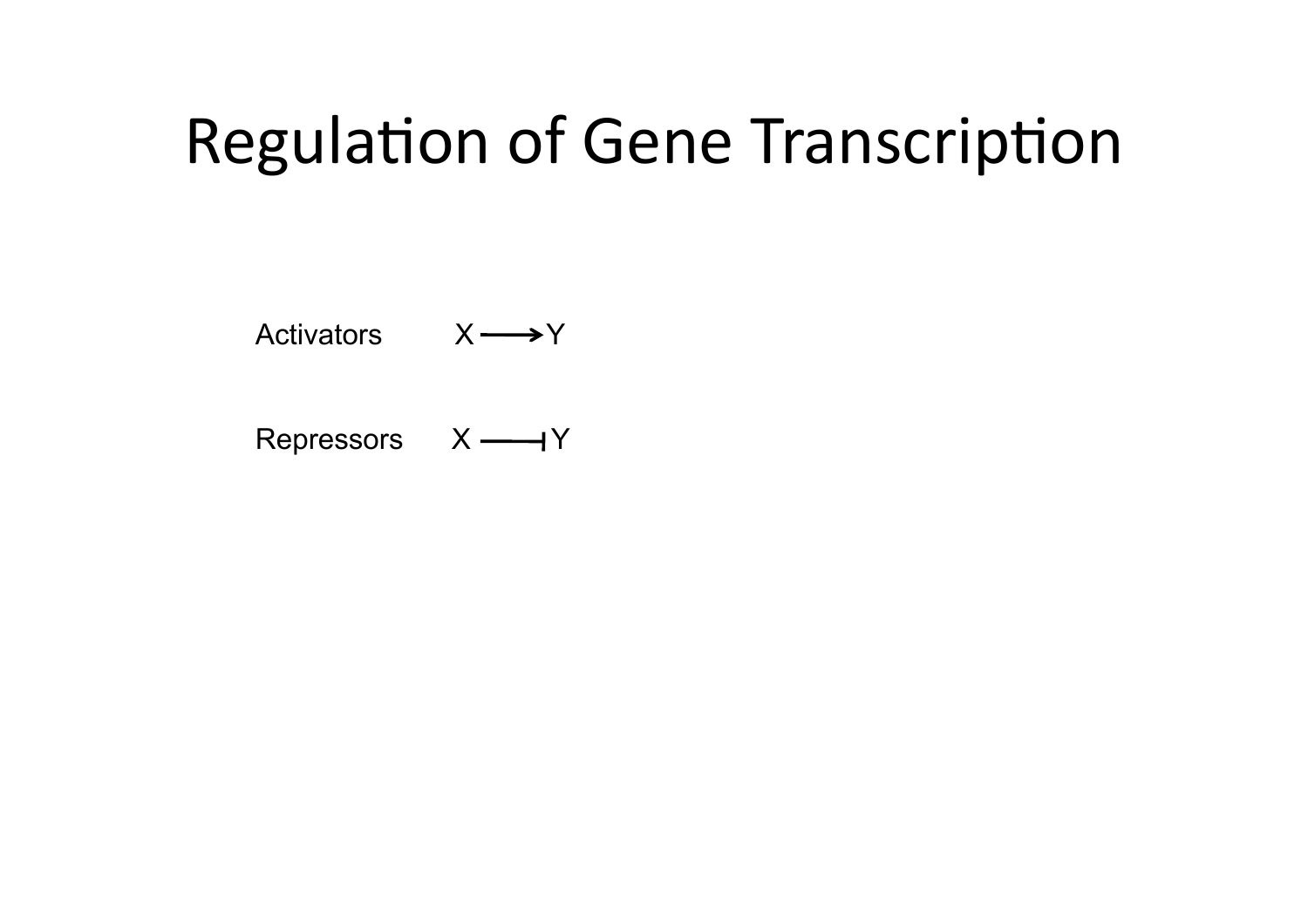## Activation, Inhibition

Input function

- $K =$  Activation coeff.
- $\beta$  = Maximal expression level
- n = Hill coefficient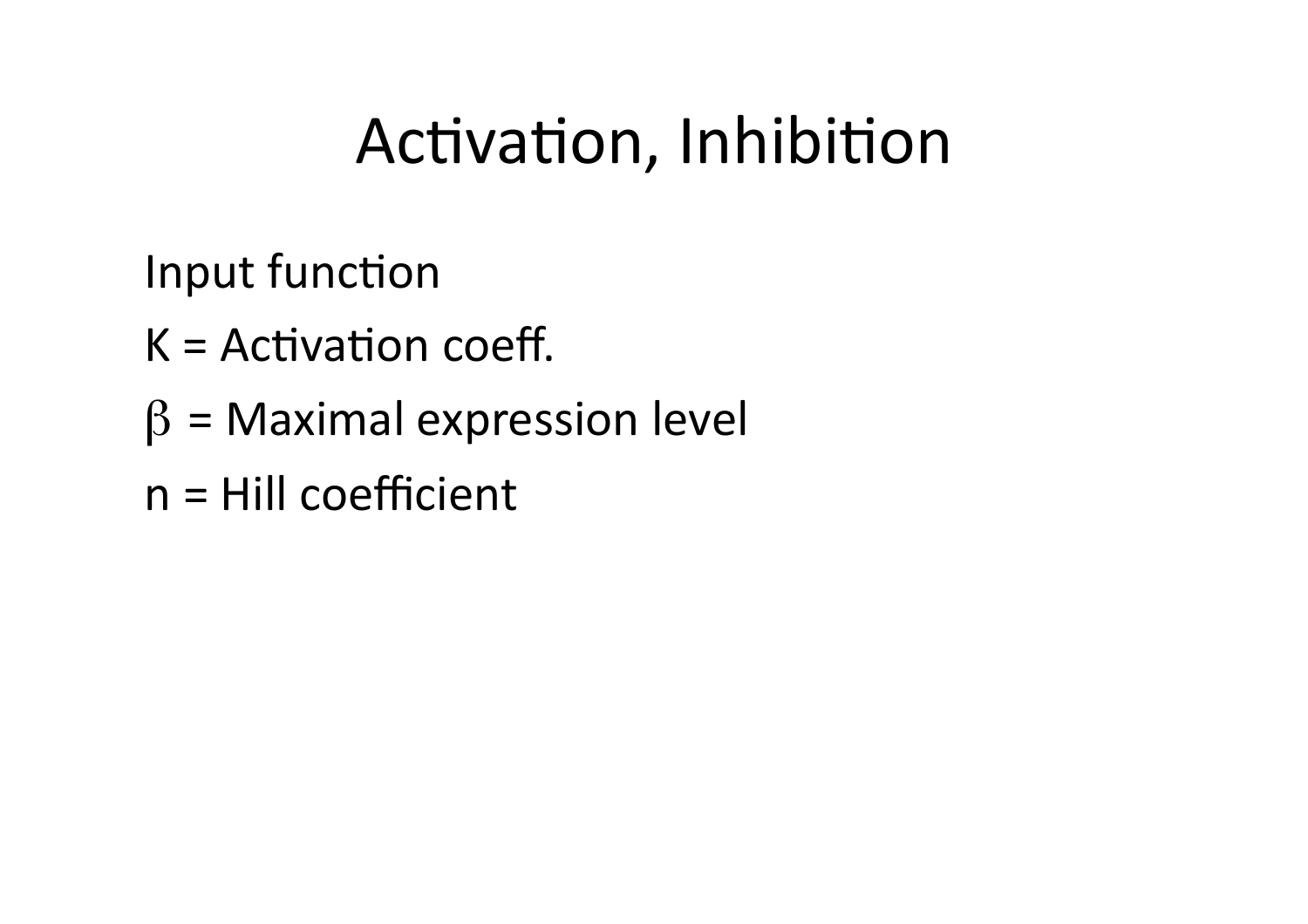### Logic Input Functions

Logic approximation

OFF  $f(X^*)=0$ 

ON  $f(X^*)= \beta$ 

 $K =$ threshold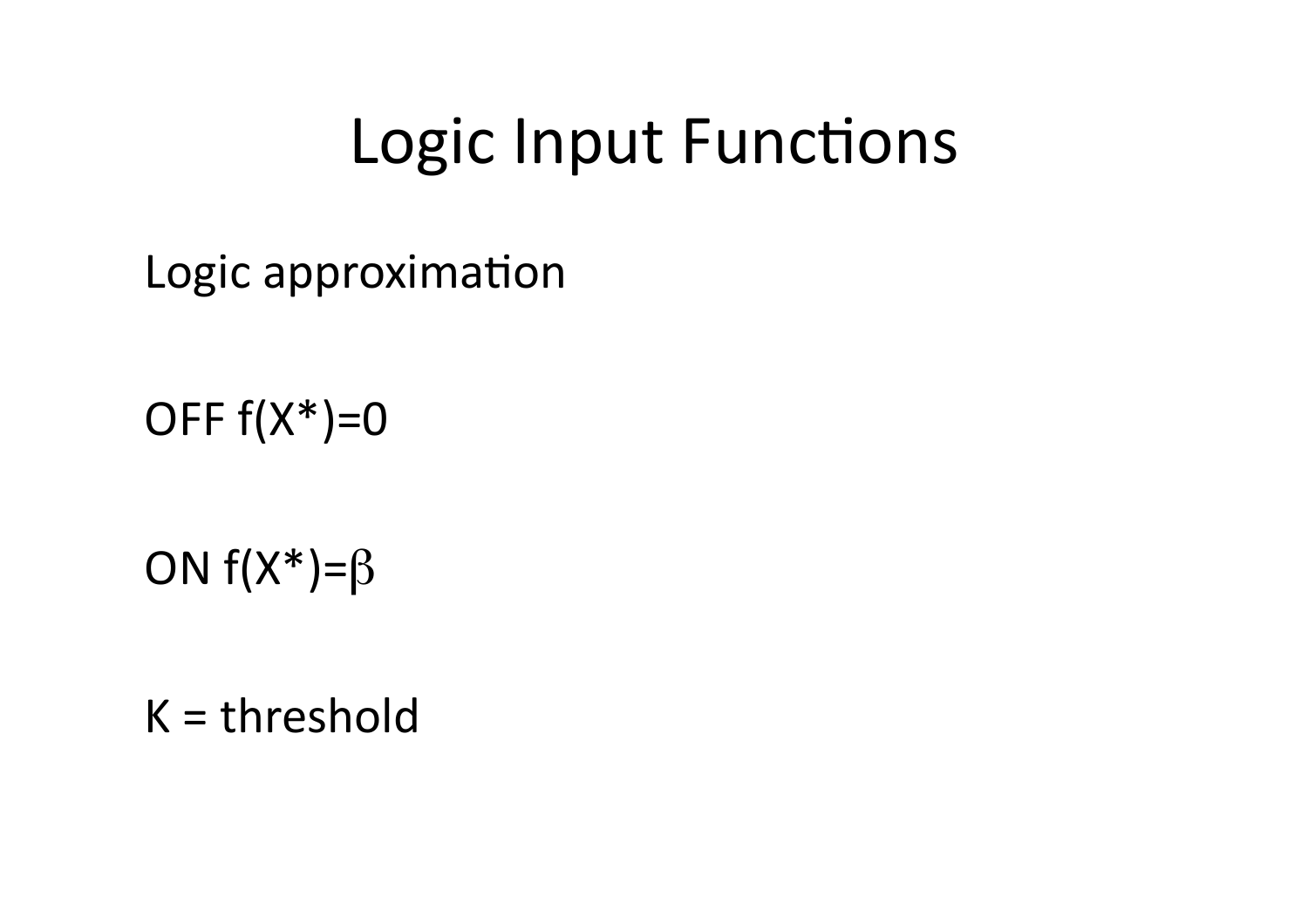### Several Inputs

AND OR SUM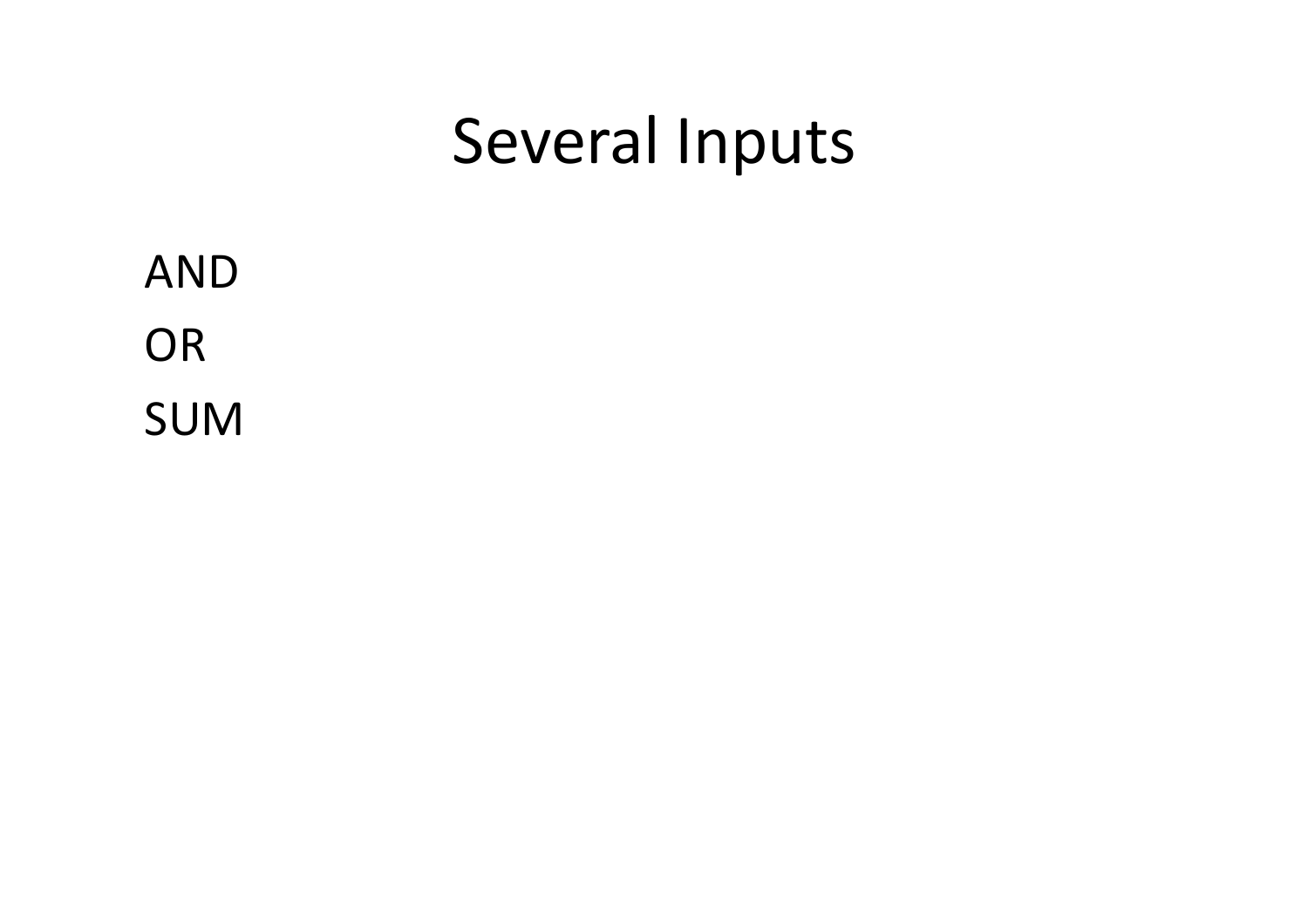### Dynamics and Response Times

 $X \rightarrow Y$  $\beta$ = const. production rate  $\alpha = \alpha_{\text{deg}} + \alpha_{\text{dil}}$ 

 $\alpha_{\text{deg}}$ 

 $\alpha_{\text{dil}}$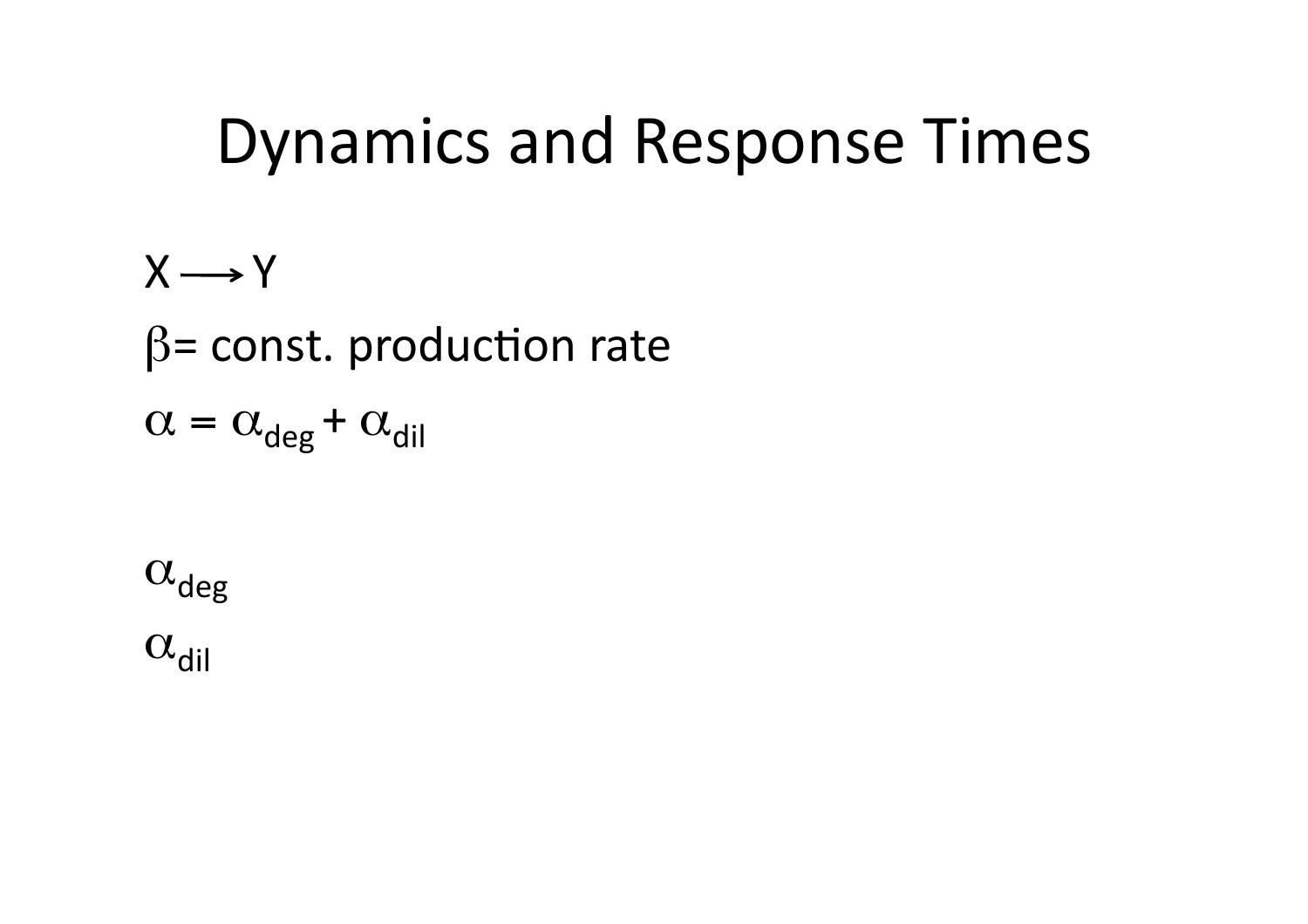# Comparison to Randomized Directed Graphs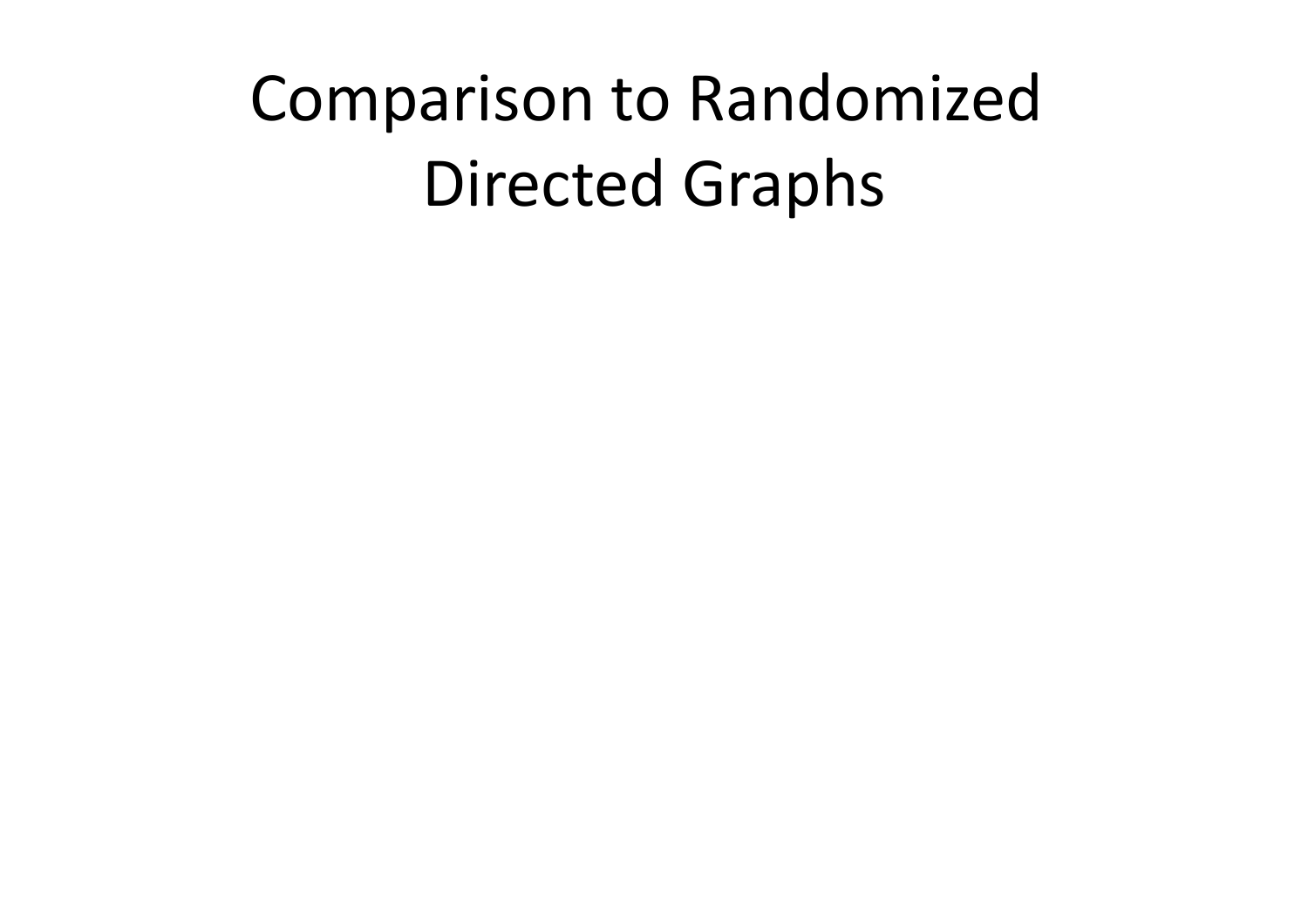### Motifs in E. coli-1

#### feedforward loop





Shen-Orr et al. (2002)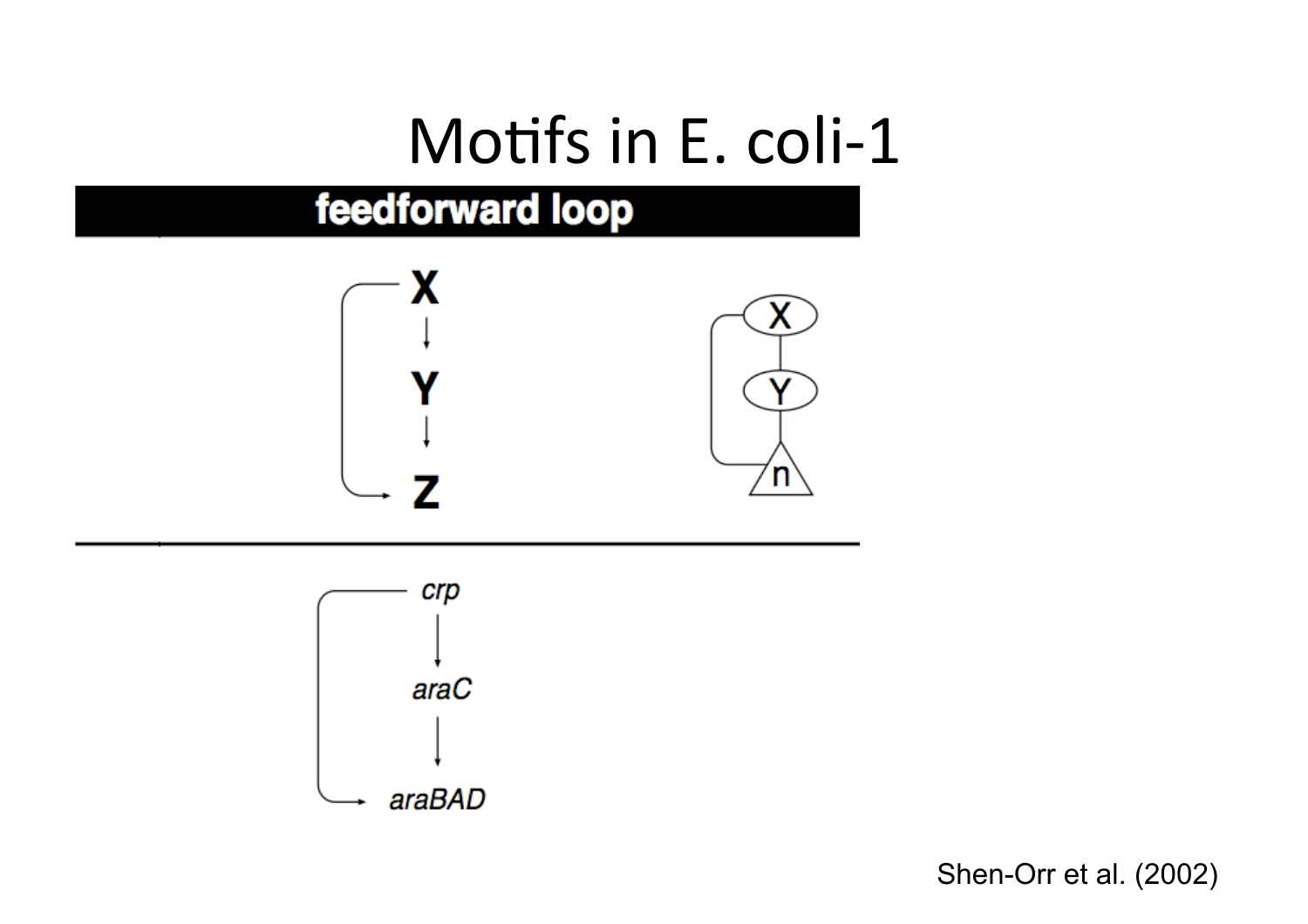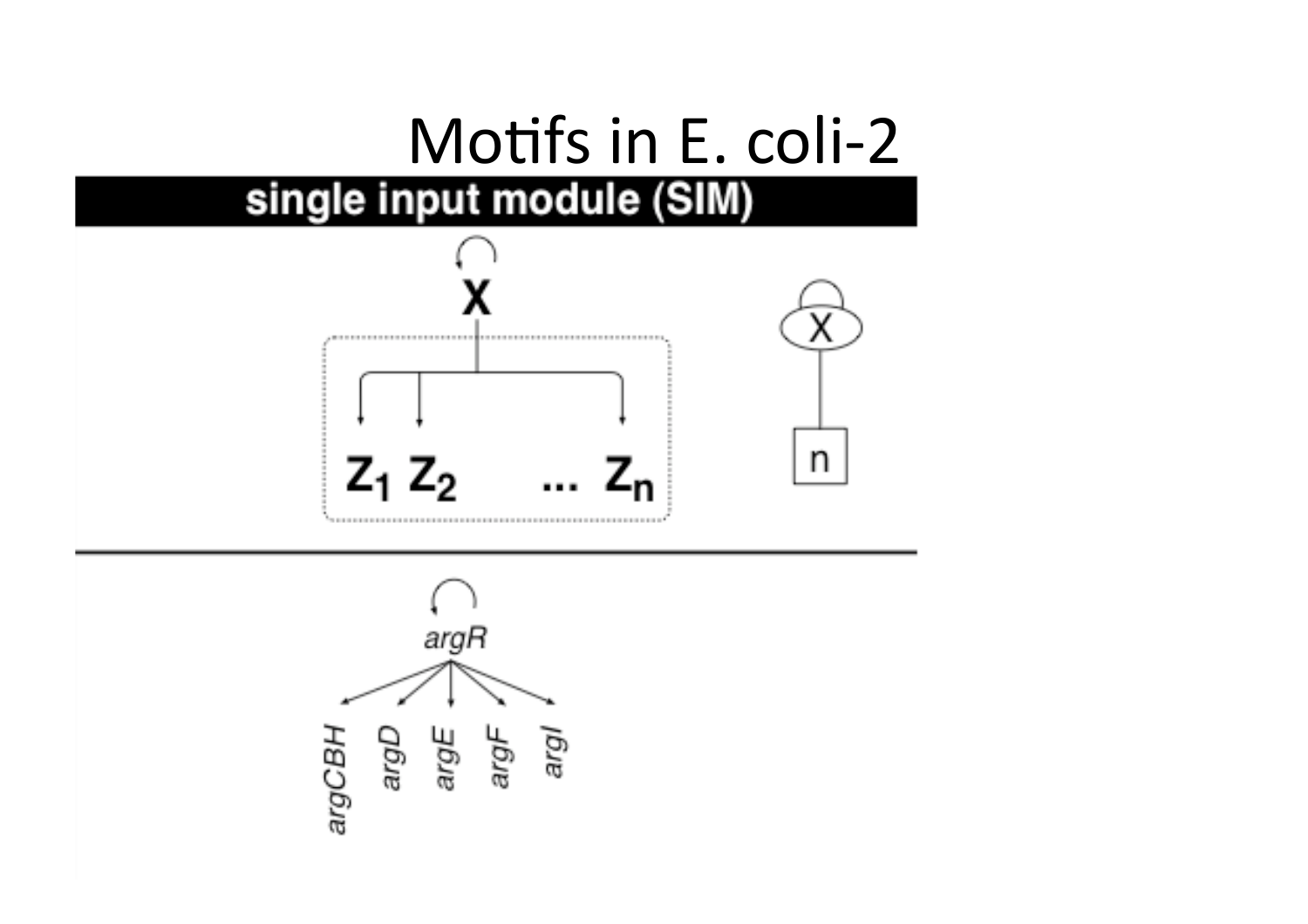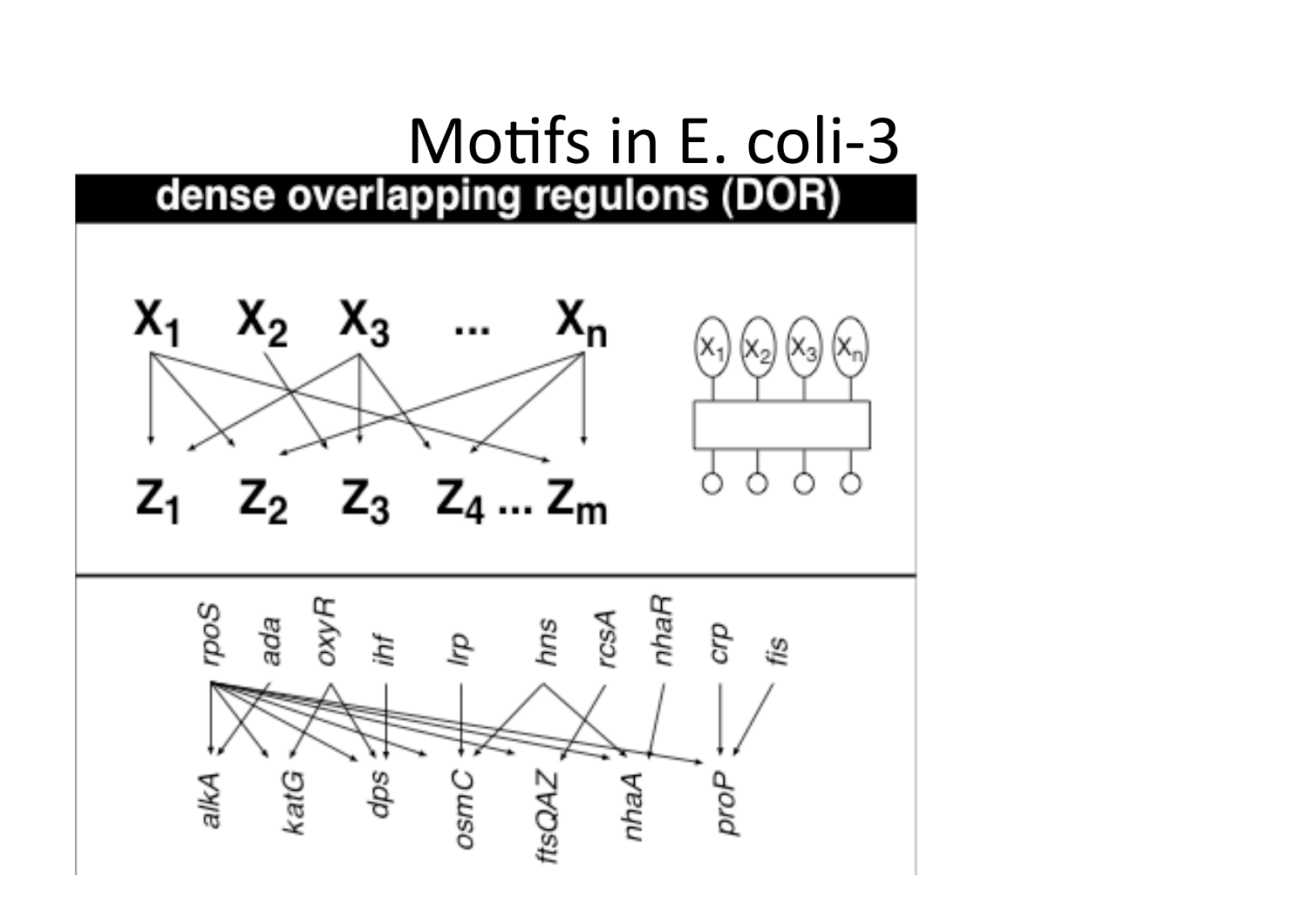### Dynamics of Feed Forward Loop



AND gate

Capable of rejecting rapid variations in input X

Respond only to persistent activation

Linear x-y-z also shows but slower shutdown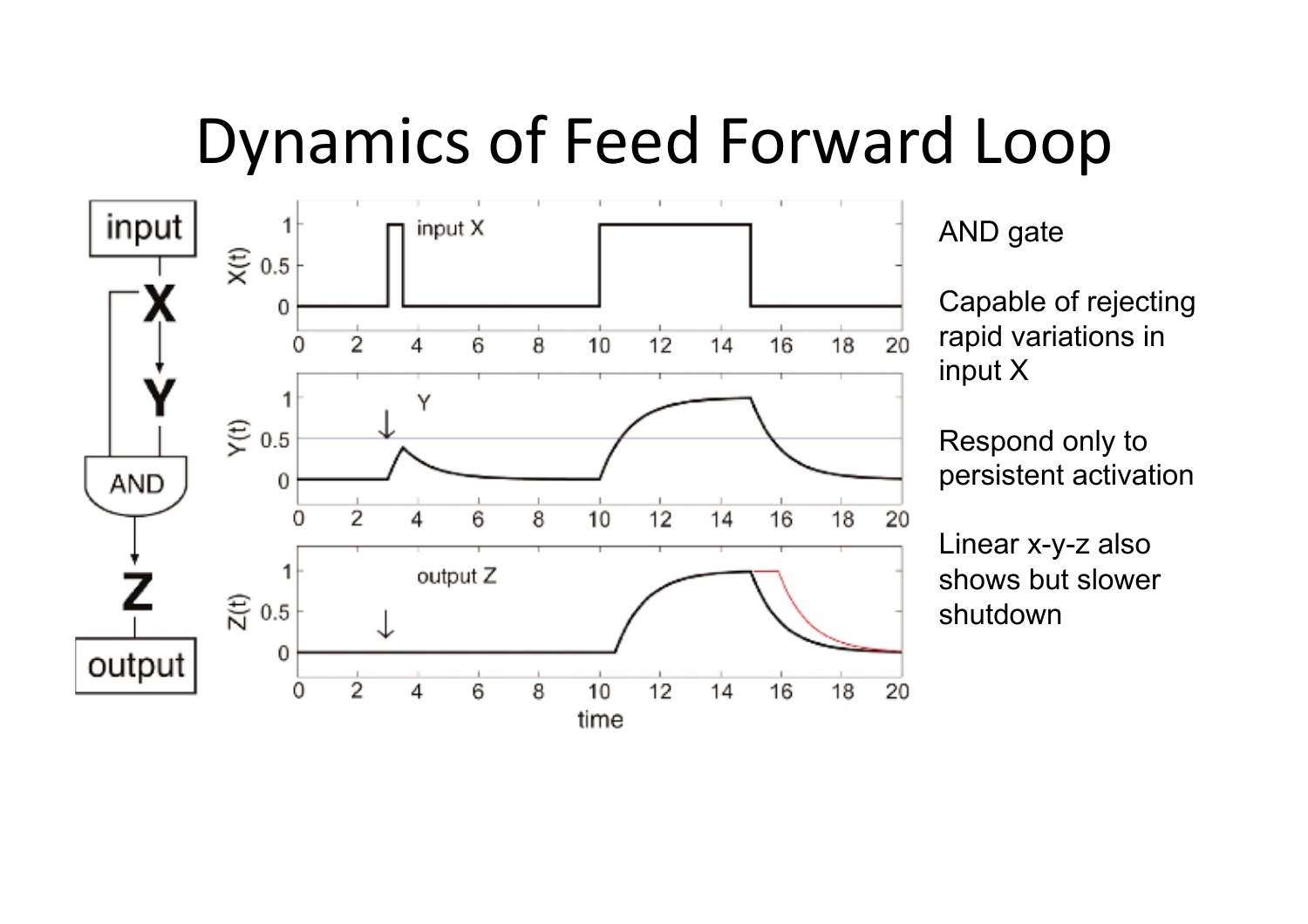### Dynamics of Single Input Module

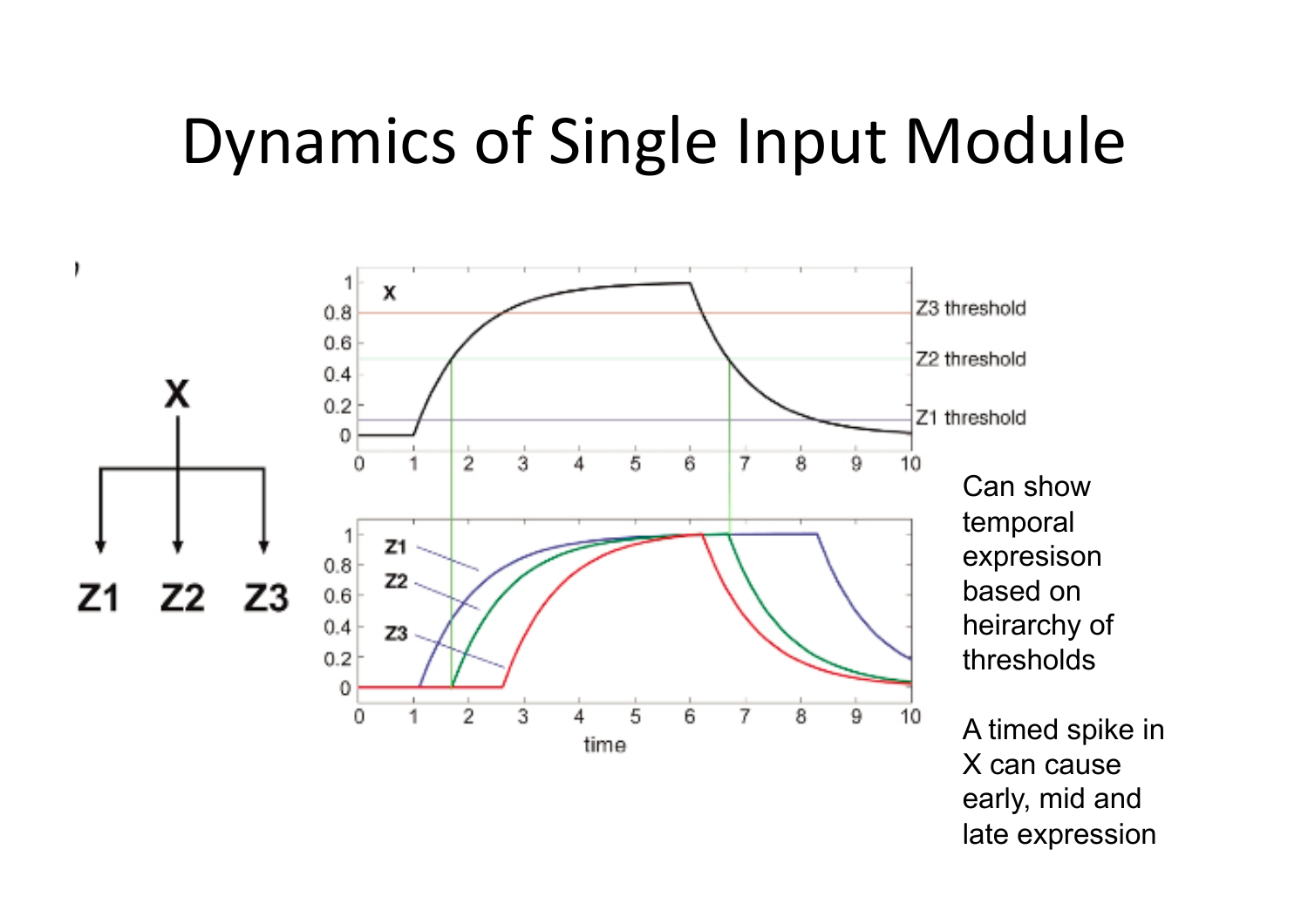## Synthetic Biology

Understanding

Synthesis

Biological problems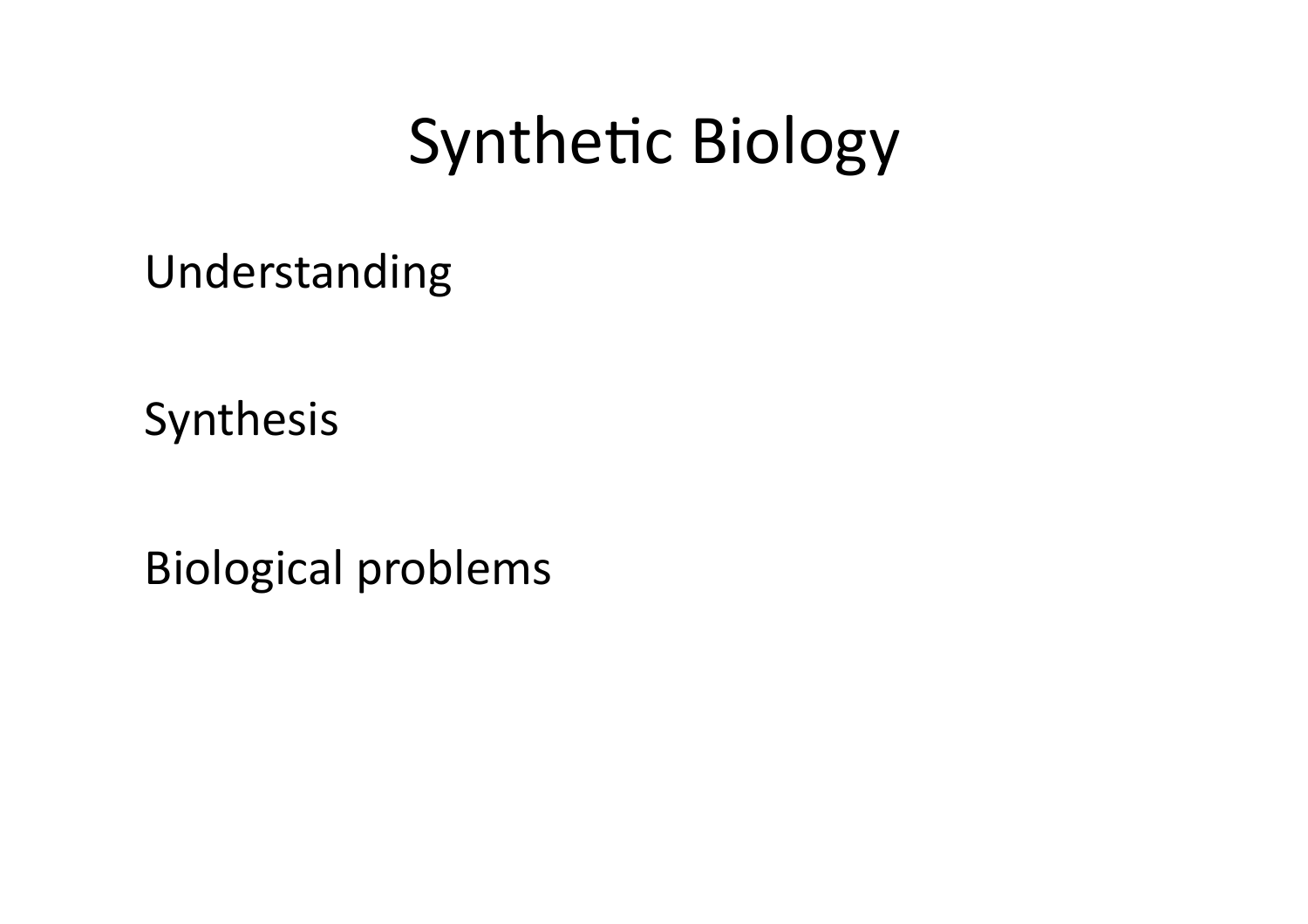### iGem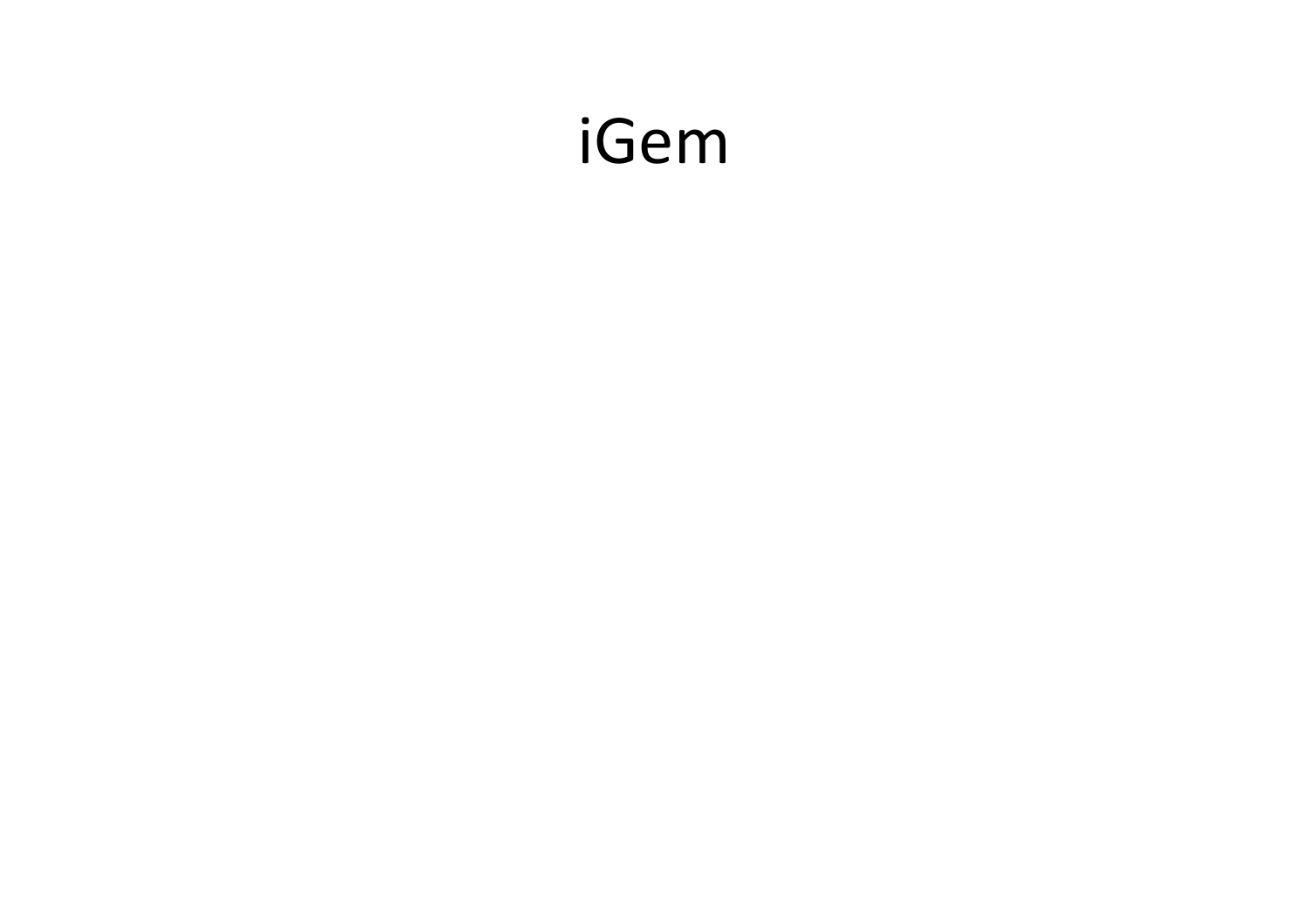# Motifs in Cellular Signalling

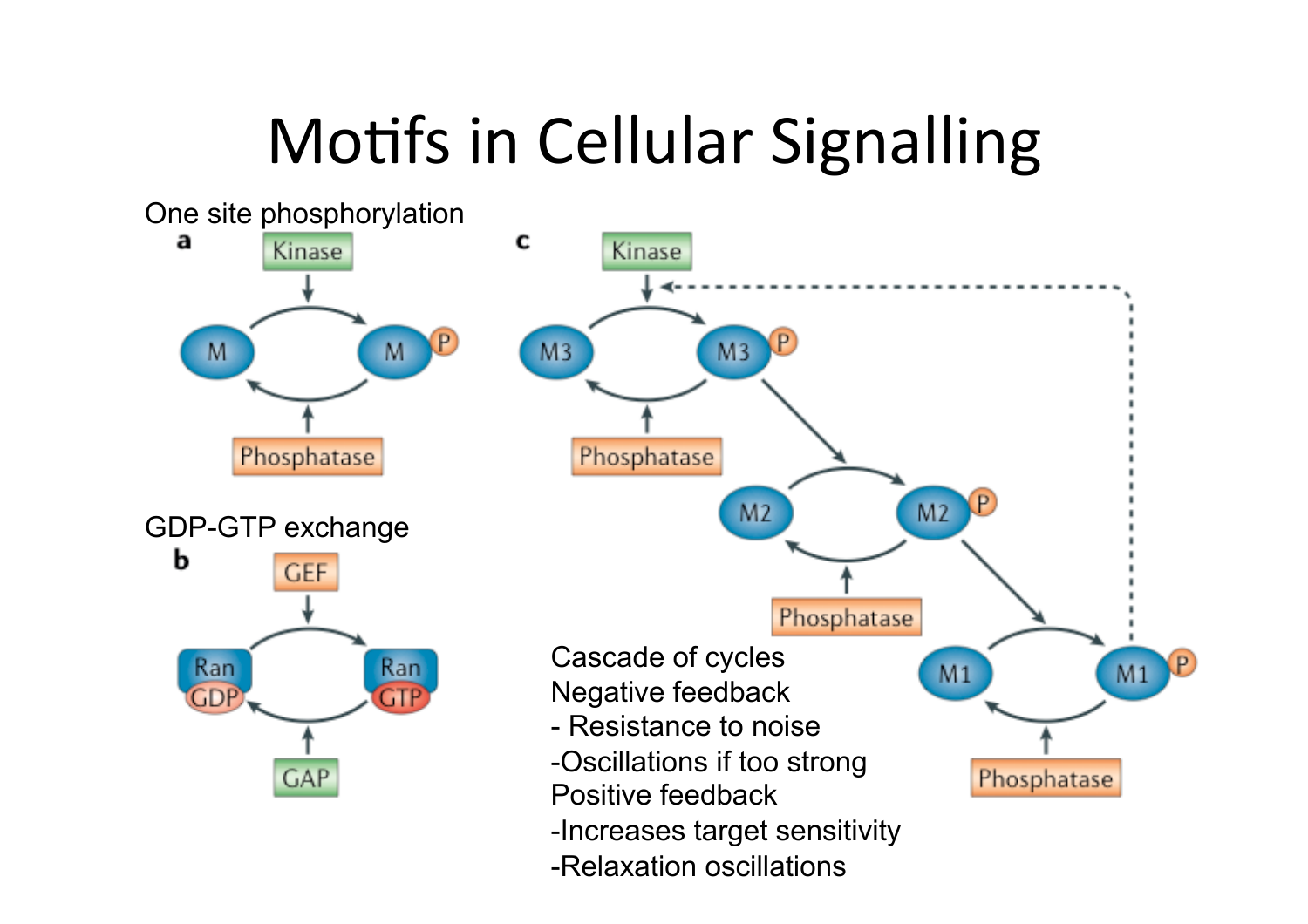# References

- Shen-Orr (2002) Network motifs in the transcriptional regulatory network of E. coli
- Alon Introduction to Systems Biology
- Kholodenko (2006) Cell signalling dynamics in space and time